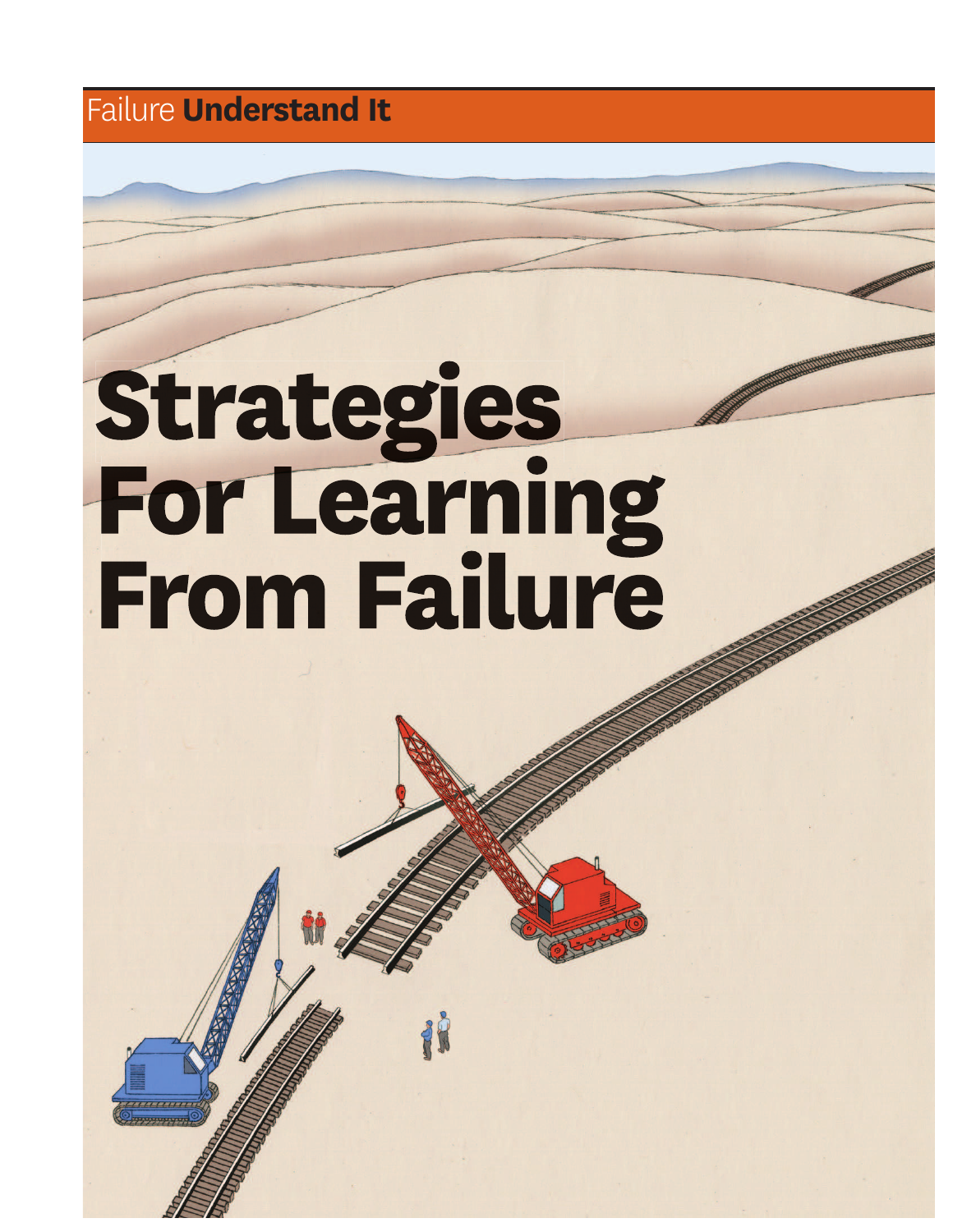



**Amy C. Edmondson**  is the Novartis Professor of Leadership and Management and co-head of the Technology and Operations Management unit at Harvard Business School.

We are programmed at an early age to think that failure is bad. That belief prevents organizations from effectively learning from their missteps. *by Amy C. Edmondson*

**THE WISDOM OF LEARNING** from failure is incontrovertible. Yet organizations that do it well are extraordinarily rare. This gap is not due to a lack of commitment to learning. Managers in the vast majority of enterprises that I have studied over the past 20 years—pharmaceutical, financial services, product design, telecommunications, and construction companies; hospitals; and NASA's space shuttle program, among others—genuinely wanted to help their organizations learn from failures to improve future performance. In some cases they and their teams had devoted many hours to after-action reviews, postmortems, and the like. But time after time I saw that these painstaking efforts led to no real change. The reason: Those managers were thinking about failure the wrong way.

Most executives I've talked to believe that failure is bad (of course!). They also believe that learning from it is pretty straightforward: Ask people to reflect on what they did wrong and exhort them to avoid similar mistakes in the future—or, better yet, assign a team to review and write a report on what happened and then distribute it throughout the organization.

These widely held beliefs are misguided. First, failure is not always bad. In organizational life it is sometimes bad, sometimes inevitable, and sometimes even good. Second, learning from organizational failures is anything but straightforward. The attitudes and activities required to effectively detect and analyze failures are in short supply in most companies, and the need for context-specific learning strategies is underappreciated. Organizations need new and better ways to go beyond lessons that are superficial ("Procedures weren't followed") or self-serving ("The market just wasn't ready for our great new product"). That means jettisoning old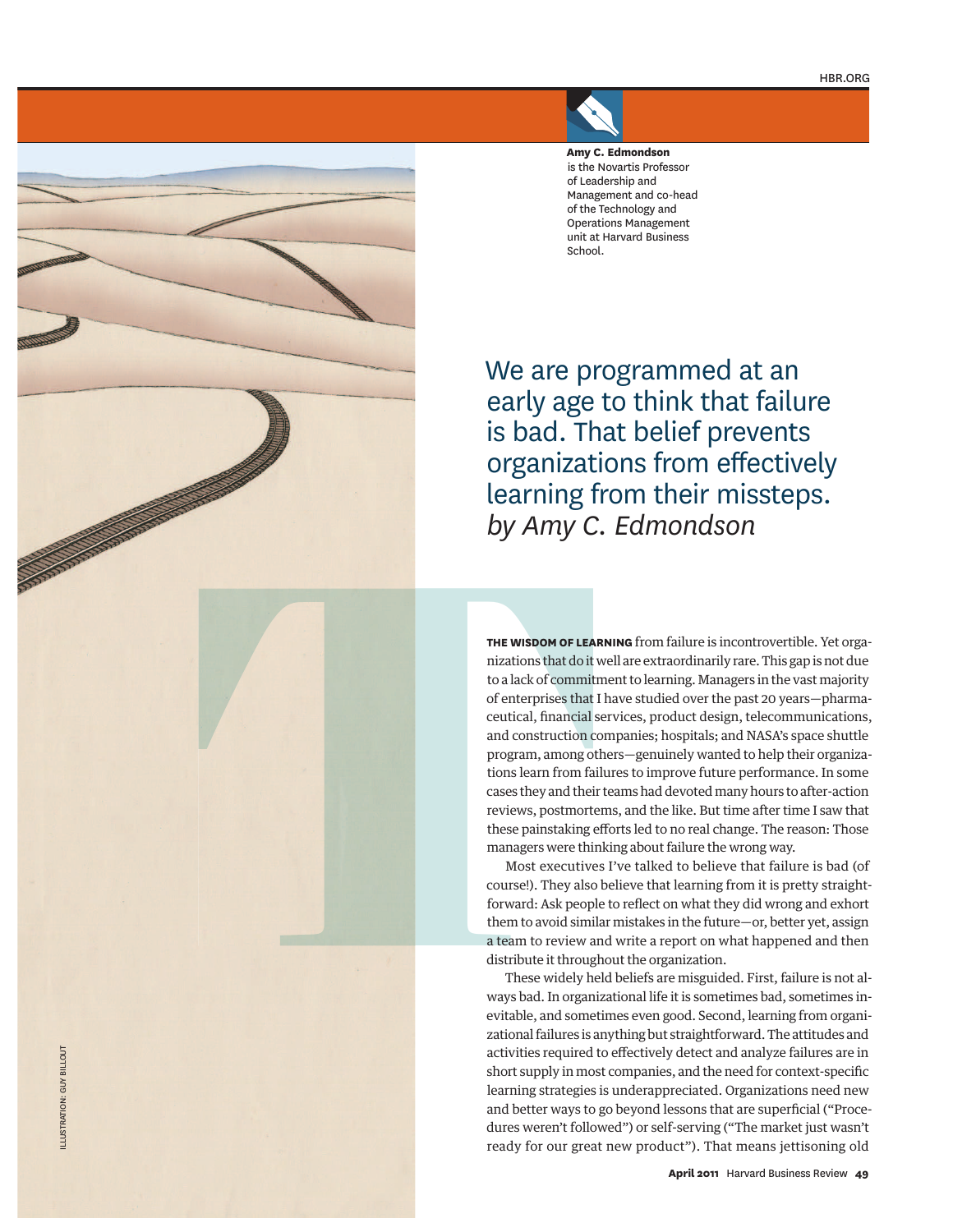### cultural beliefs and stereotypical notions of success and embracing failure's lessons. Leaders can begin by understanding how the blame game gets in the way.

### **The Blame Game**

Failure and fault are virtually inseparable in most households, organizations, and cultures. Every child learns at some point that admitting failure means taking the blame. That is why so few organizations have shifted to a culture of psychological safety in which the rewards of learning from failure can be fully realized.

Executives I've interviewed in organizations as different as hospitals and investment banks admit to being torn: How can they respond constructively to failures without giving rise to an anything-goes attitude? If people aren't blamed for failures, what will ensure that they try as hard as possible to do their best work?

This concern is based on a false dichotomy. In actuality, a culture that makes it safe to admit and report on failure can—and in some organizational contexts must—coexist with high standards for performance. To understand why, look at the exhibit "A Spectrum of Reasons for Failure," which lists causes ranging from deliberate deviation to thoughtful experimentation.

Which of these causes involve blameworthy actions? Deliberate deviance, first on the list, obviously warrants blame. But inattention might not. If it results from a lack of effort, perhaps it's blameworthy. But if it results from fatigue near the end of an overly long shift, the manager who assigned the shift is more at fault than the employee. As we go down the list, it gets more and more difficult to find blame worthy acts. In fact, a failure resulting from thoughtful experimentation that generates valuable information may actually be praiseworthy.

When I ask executives to consider this spectrum and then to estimate how many of the failures in their organizations are truly blameworthy, their answers are usually in single digits—perhaps 2% to 5%. But when I ask how many are treated as blameworthy, they say (after a pause or a laugh) 70% to 90%. The unfortunate consequence is that many failures go unreported and their lessons are lost.

### **Not All Failures Are Created Equal**

A sophisticated understanding of failure's causes and contexts will help to avoid the blame game and institute an effective strategy for learning from

### **A Spectrum of Reasons for Failure**

### **DEVIANCE**

An individual chooses to violate a prescribed process or practice.

**INATTENTION** An individual inadvertently deviates from specifications. **BLAMEWORTHY**

> **LACK OF ABILITY** An individual doesn't have the skills, conditions, or training to execute a job.

**PROCESS INADEQUACY** A competent individual adheres to a prescribed but faulty or incomplete process.

**TASK CHALLENGE** An individual faces a task too difficult to be executed reliably every time.

### **PROCESS COMPLEXITY** A process composed of many elements breaks down when it encounters novel interactions.

**UNCERTAINTY** A lack of clarity about future events causes people to take seemingly reasonable actions that produce undesired results.

### **HYPOTHESIS TESTING**

An experiment conducted to prove that an idea or a design will succeed fails.

### **EXPLORATORY TESTING** An experiment conducted to expand knowledge and **PRAISEWORTHY**

**PRAISEWORTHY** 

investigate a possibility leads to an undesired result.

failure. Although an infinite number of things can go wrong in organizations, mistakes fall into three broad categories: preventable, complexity-related, and intelligent.

**Preventable failures in predictable operations.** Most failures in this category can indeed be considered "bad." They usually involve deviations from spec in the closely defined processes of highvolume or routine operations in manufacturing and services. With proper training and support, employees can follow those processes consistently. When they don't, deviance, inattention, or lack of ability is usually the reason. But in such cases, the causes can be readily identified and solutions developed. Checklists (as in the Harvard surgeon Atul Gawande's recent best seller The Checklist Manifesto) are one solution. Another is the vaunted Toyota Production System, which builds continual learning from tiny failures (small process deviations) into its approach to improvement. As most students of operations know well, a team member on a Toyota assembly line who spots a problem or even a potential problem is encouraged to pull a rope called the andon cord, which immediately initiates a diagnostic and problem-solving process. Production continues unimpeded if the problem can be remedied in less than a minute. Otherwise, production is halted—despite the loss of revenue entailed until the failure is understood and resolved.

**Unavoidable failures in complex systems.** A large number of organizational failures are due to the inherent uncertainty of work: A particular combination of needs, people, and problems may have never occurred before. Triaging patients in a hospital emergency room, responding to enemy actions on the battlefield, and running a fast-growing start-up all occur in unpredictable situations. And in complex organizations like aircraft carriers and nuclear power plants, system failure is a perpetual risk.

Although serious failures can be averted by following best practices for safety and risk management, including a thorough analysis of any such events that do occur, small process failures are inevitable. To consider them bad is not just a misunderstanding of how complex systems work; it is counterproductive. Avoiding consequential failures means rapidly identifying and correcting small failures. Most accidents in hospitals result from a series of small failures that went unnoticed and unfortunately lined up in just the wrong way.

**Intelligent failures at the frontier.** Failures in this category can rightly be considered "good," be-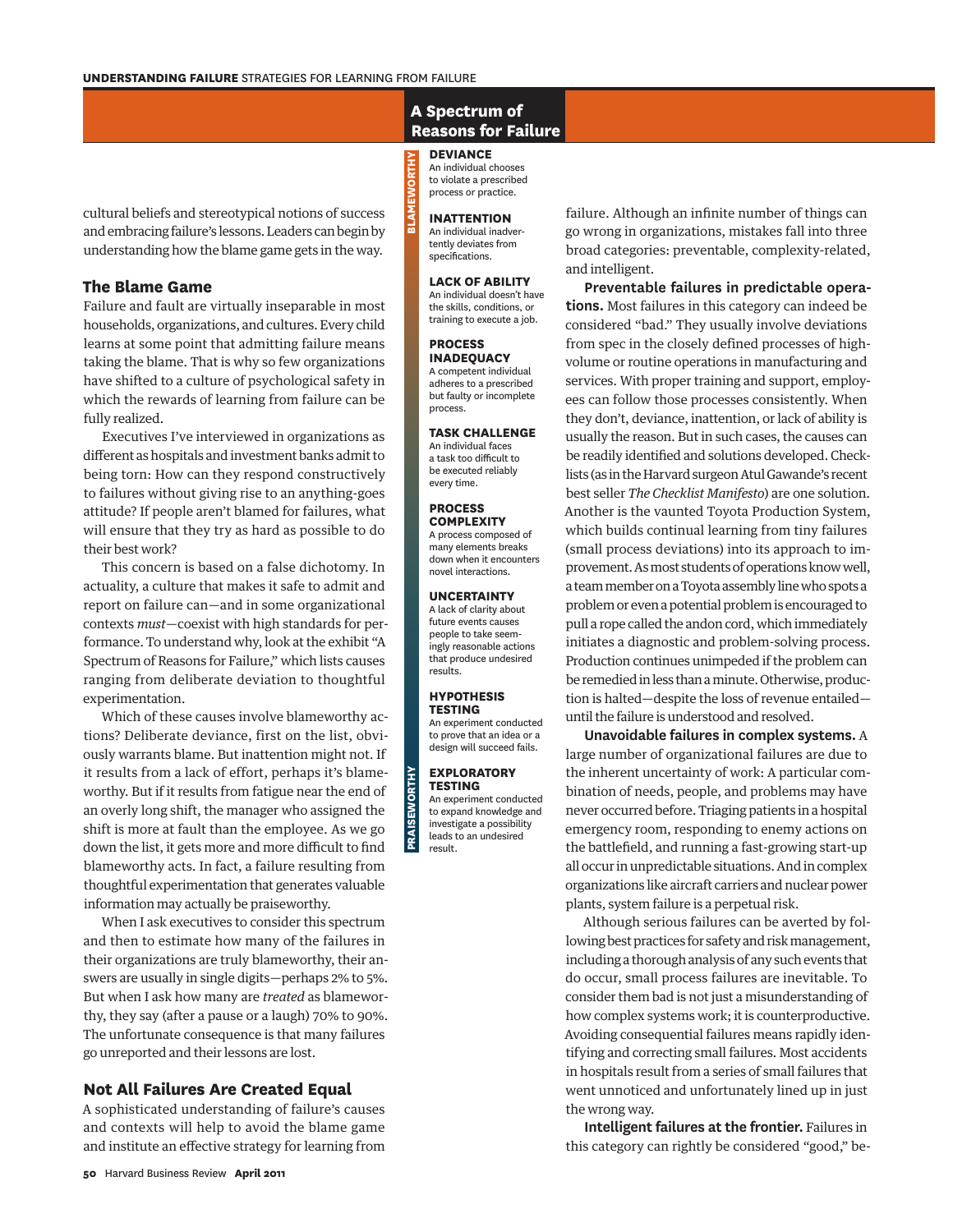### **Idea in Brief**

The ingrained attitude that all failures are bad means organizations don't learn from them.

Leaders need to recognize that failures occur on a spectrum from blameworthy to praiseworthy, and that they fall into three categories:

• Failures in routine or predictable operations, which can be prevented

• Those in complex operations, which can't be avoided but can be managed so that

they don't mushroom into catastrophes

• Unwanted outcomes in, for example, research settings, which are valuable because they generate knowledge

Although learning from failures requires different strategies in different work settings, the goal should be to detect them early, analyze them

deeply, and design experiments or pilot projects to produce them. But if the organization is ultimately to succeed, employees must feel safe admitting to and reporting failures. Creating that environment takes strong leadership.

cause they provide valuable new knowledge that can help an organization leap ahead of the competition and ensure its future growth—which is why the Duke University professor of management Sim Sitkin calls them intelligent failures. They occur when experimentation is necessary: when answers are not knowable in advance because this exact situation hasn't been encountered before and perhaps never will be again. Discovering new drugs, creating a radically new business, designing an innovative product, and testing customer reactions in a brand-new market are tasks that require intelligent failures. "Trial and error" is a common term for the kind of experimentation needed in these settings, but it is a misnomer, because "error" implies that there was a "right" outcome in the first place. At the frontier, the right kind of experimentation produces good failures quickly. Managers who practice it can avoid the unintelligent failure of conducting experiments at a larger scale than necessary.

Leaders of the product design firm IDEO understood this when they launched a new innovationstrategy service. Rather than help clients design new products within their existing lines—a process IDEO had all but perfected—the service would help them create new lines that would take them in novel strategic directions. Knowing that it hadn't yet figured out how to deliver the service effectively, the company started a small project with a mattress company and didn't publicly announce the launch of a new business.

Although the project failed—the client did not change its product strategy—IDEO learned from it and figured out what had to be done differently. For instance, it hired team members with MBAs who could better help clients create new businesses and made some of the clients' managers part of the team. Today strategic innovation services account for more than a third of IDEO's revenues.

# FOCUS ON FAILURE

M&A Overpayme<br>perennial r<br>**Allan School** AMOUNT AOL SOLD CONNECTIVE SOCIAL BEBO FOR IN 2010 Overpayment for acquisitions is a perennial mistake in business. AMOUNT AOL PAID FOR THE SOCIAL NETWORK BEBO IN 2008 ri i li

Tolerating unavoidable process failures in complex systems and intelligent failures at the frontiers of knowledge won't promote mediocrity. Indeed, tolerance is essential for any organization that wishes to extract the knowledge such failures provide. But failure is still inherently emotionally charged; getting an organization to accept it takes leadership.

### **Building a Learning Culture**

Only leaders can create and reinforce a culture that counteracts the blame game and makes people feel both comfortable with and responsible for surfacing and learning from failures. (See the sidebar "How Leaders Can Build a Psychologically Safe Environment.") They should insist that their organizations develop a clear understanding of what happened not of "who did it"—when things go wrong. This requires consistently reporting failures, small and large; systematically analyzing them; and proactively searching for opportunities to experiment.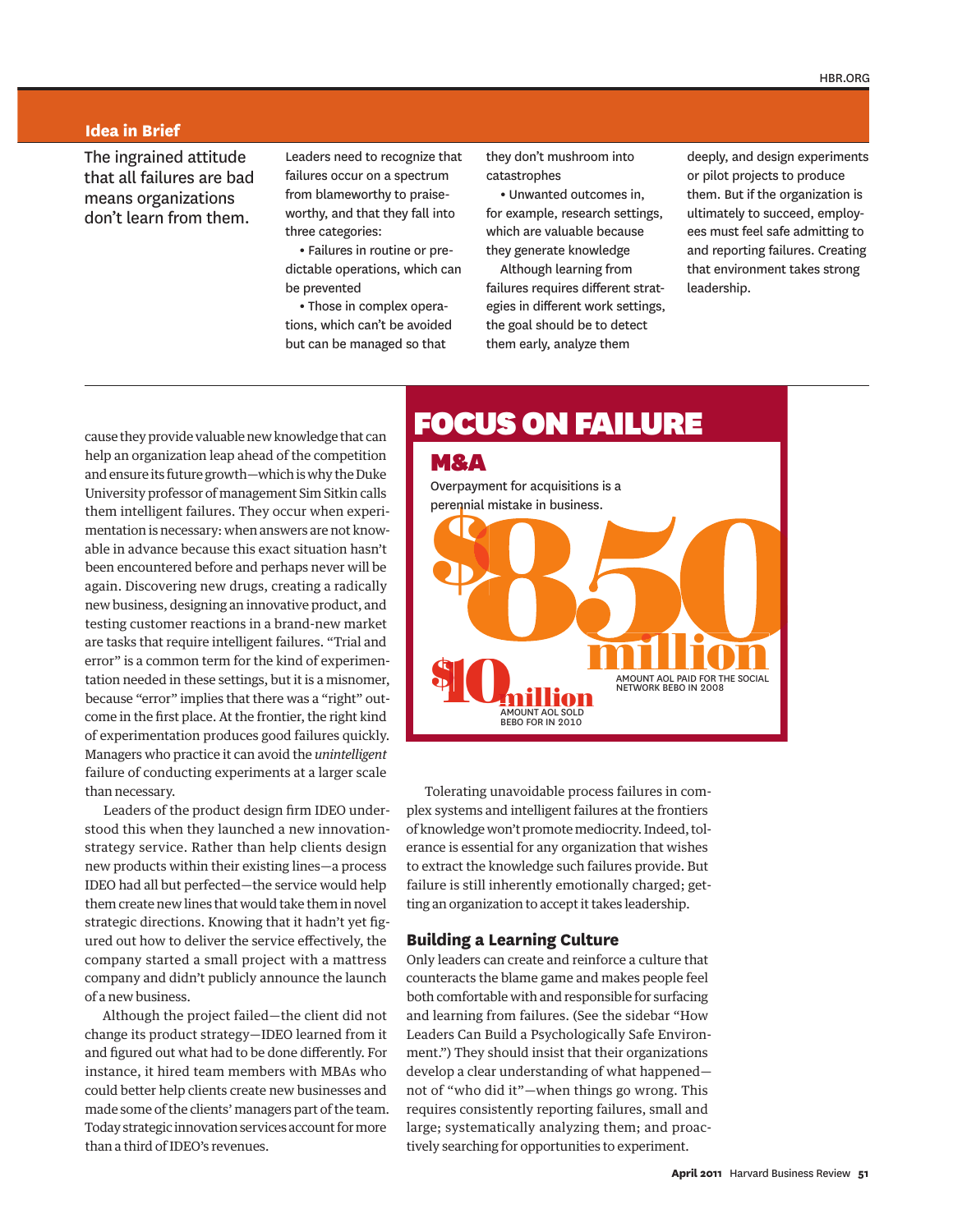### **How Leaders Can Build a Psychologically Safe Environment**

If an organization's employees are to help spot existing and pending failures and to learn from them, their leaders must make it safe to speak up. Julie Morath, the chief operating officer of Children's Hospital and Clinics of Minnesota from 1999 to 2009, did just that when she led a highly successful effort to reduce medical errors. Here are five practices I've identified in my research, with examples of how Morath employed them to build a psychologically safe environment.

### **FRAME THE WORK ACCURATELY**

People need a shared understanding of the kinds of failures that can be expected to occur in a given work context (routine production, complex operations, or innovation) and why openness and collaboration are important for surfacing and learning from them. Accurate framing detoxifies failure.

### **IN A COMPLEX OPERATION LIKE A HOSPITAL,**

**many consequential failures are the result of a series of small events. To heighten awareness of this system complexity, Morath presented data on U.S. medical error rates, organized discussion groups, and built a**  team of key influencers from throughout the **organization to help spread knowledge and understanding of the challenge.**

### **EMBRACE MESSENGERS**

Those who come forward with bad news, questions, concerns, or mistakes should be rewarded rather than shot. Celebrate the value of the news first and then figure out how to fix the failure and learn from it.

### **MORATH IMPLEMENTED "BLAMELESS**

**REPORTING"—an approach that encouraged employees to reveal medical errors and near misses anonymously. Her team created a new patient safety report, which expanded on the previous version by asking employees to describe incidents in their own words and to comment on the possible causes. Soon after the new system was implemented, the rate of reported failures shot up. Morath encouraged her people to view the data as good news, because the hospital could learn from failures—and made sure that teams were assigned to analyze every incident.**

Leaders should also send the right message about the nature of the work, such as reminding people in R&D, "We're in the discovery business, and the faster we fail, the faster we'll succeed." I have found that managers often don't understand or appreciate this subtle but crucial point. They also may approach failure in a way that is inappropriate for the context. For example, statistical process control, which uses data analysis to assess unwarranted variances, is not good for catching and correcting random invisible glitches such as software bugs. Nor does it help in the development of creative new products. Conversely, though great scientists intuitively adhere to IDEO's slogan, "Fail often in order to succeed sooner," it would hardly promote success in a manufacturing plant.

 Often one context or one kind of work dominates the culture of an enterprise and shapes how it treats failure. For instance, automotive companies, with their predictable, high-volume operations, understandably tend to view failure as something that can and should be prevented. But most organizations engage in all three kinds of work discussed above routine, complex, and frontier. Leaders must ensure that the right approach to learning from failure is applied in each. All organizations learn from failure through three essential activities: detection, analysis, and experimentation.

### **Detecting Failure**

Spotting big, painful, expensive failures is easy. But in many organizations any failure that can be hidden is hidden as long as it's unlikely to cause immediate or obvious harm. The goal should be to surface it early, before it has mushroomed into disaster.

Shortly after arriving from Boeing to take the reins at Ford, in September 2006, Alan Mulally instituted a new system for detecting failures. He asked managers to color code their reports green for good, yellow for caution, or red for problems—a common management technique. According to a 2009 story in Fortune, at his first few meetings all the managers coded their operations green, to Mulally's frustration. Reminding them that the company had lost several billion dollars the previous year, he asked straight out, "Isn't anything not going well?" After one tentative yellow report was made about a serious product defect that would probably delay a launch, Mulally responded to the deathly silence that ensued with applause. After that, the weekly staff meetings were full of color.

That story illustrates a pervasive and fundamental problem: Although many methods of surfacing current and pending failures exist, they are grossly underutilized. Total Quality Management and soliciting feedback from customers are well-known techniques for bringing to light failures in routine operations. High-reliability-organization (HRO) practices help prevent catastrophic failures in complex systems like nuclear power plants through early detection. Electricité de France, which operates 58 nuclear power plants, has been an exemplar in this area: It goes beyond regulatory requirements and religiously tracks each plant for anything even slightly out of the ordinary, immediately investigates whatever turns up, and informs all its other plants of any anomalies.

Such methods are not more widely employed because all too many messengers—even the most senior executives—remain reluctant to convey bad news to bosses and colleagues. One senior executive I know in a large consumer products company had grave reservations about a takeover that was already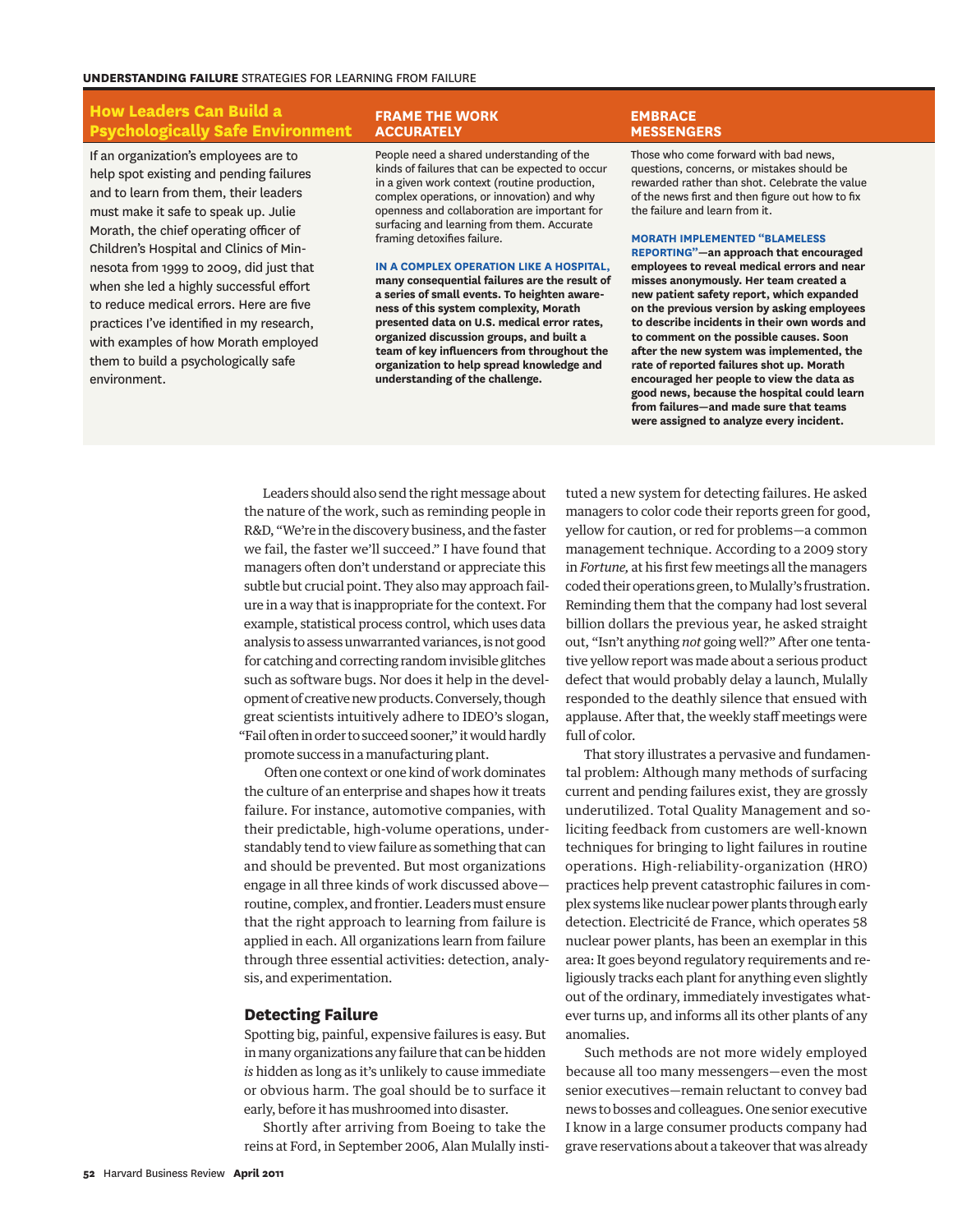### **ACKNOWLEDGE LIMITS**

Being open about what you don't know, mistakes you've made, and what you can't get done alone will encourage others to do the same.

### **AS SOON AS SHE JOINED THE HOSPITAL,**

**Morath explained her passion for patient safety and acknowledged that as a newcomer, she had only limited knowledge of how things worked at Children's. In group presentations and one-on-one discussions, she made clear that she would need everyone's help to reduce errors.**

### **INVITE PARTICIPATION**

Ask for observations and ideas and create opportunities for people to detect and analyze failures and promote intelligent experiments. Inviting participation helps defuse resistance and defensiveness.

### **MORATH SET UP CROSS-DISCIPLINARY**

**TEAMS to analyze failures and personally asked thoughtful questions of employees at all levels. Early on, she invited people to**  reflect on their recent experiences in caring **for patients: Was everything as safe as they would have wanted it to be? This helped them recognize that the hospital had room for improvement. Suddenly, people were lining up to help.** 

### **SET BOUNDARIES AND HOLD PEOPLE ACCOUNTABLE**

Paradoxically, people feel psychologically safer when leaders are clear about what acts are blameworthy. And there must be consequences. But if someone is punished or fired, tell those directly and indirectly affected what happened and why it warranted blame.

### **WHEN SHE INSTITUTED BLAMELESS REPORT-**

**ING, Morath explained to employees that although reporting would not be punished,**  specific behaviors (such as reckless conduct, **conscious violation of standards, failing to ask for help when over one's head) would. If someone makes the same mistake three times**  and is then laid off, coworkers usually express **relief, along with sadness and concern—they understand that patients were at risk and that extra vigilance was required from others to counterbalance the person's shortcomings.**

in the works when he joined the management team. But, overly conscious of his newcomer status, he was silent during discussions in which all the other executives seemed enthusiastic about the plan. Many months later, when the takeover had clearly failed, the team gathered to review what had happened. Aided by a consultant, each executive considered what he or she might have done to contribute to the failure. The newcomer, openly apologetic about his past silence, explained that others' enthusiasm had made him unwilling to be "the skunk at the picnic."

 In researching errors and other failures in hospitals, I discovered substantial differences across patient-care units in nurses' willingness to speak up about them. It turned out that the behavior of midlevel managers—how they responded to failures and whether they encouraged open discussion of them, welcomed questions, and displayed humility and curiosity—was the cause. I have seen the same pattern in a wide range of organizations.

A horrific case in point, which I studied for more than two years, is the 2003 explosion of the Columbia space shuttle, which killed seven astronauts (see "Facing Ambiguous Threats," by Michael A. Roberto, Richard M.J. Bohmer, and Amy C. Edmondson, HBR November 2006). NASA managers spent some two weeks downplaying the seriousness of a piece of foam's having broken off the left side of the shuttle at launch. They rejected engineers' requests to resolve the ambiguity (which could have been done by having a satellite photograph the shuttle or asking the astronauts to conduct a space walk to inspect the area in question), and the major failure went largely undetected until its fatal consequences 16 days later. Ironically, a shared but unsubstantiated belief among program managers that there was little

The slogan "Fail often in order to succeed sooner" would hardly promote success in a manufacturing plant.

they could do contributed to their inability to detect the failure. Postevent analyses suggested that they might indeed have taken fruitful action. But clearly leaders hadn't established the necessary culture, systems, and procedures.

One challenge is teaching people in an organization when to declare defeat in an experimental course of action. The human tendency to hope for the best and try to avoid failure at all costs gets in the way, and organizational hierarchies exacerbate it. As a result, failing R&D projects are often kept going much longer than is scientifically rational or economically prudent. We throw good money after bad, praying that we'll pull a rabbit out of a hat. Intuition may tell engineers or scientists that a project has fatal flaws, but the formal decision to call it a failure may be delayed for months.

Again, the remedy—which does not necessarily involve much time and expense—is to reduce the stigma of failure. Eli Lilly has done this since the early 1990s by holding "failure parties" to honor intelligent, high-quality scientific experiments that fail to achieve the desired results. The parties don't cost much, and redeploying valuable resources—particularly scientists—to new projects earlier rather than later can save hundreds of thousands of dollars, not to mention kickstart potential new discoveries.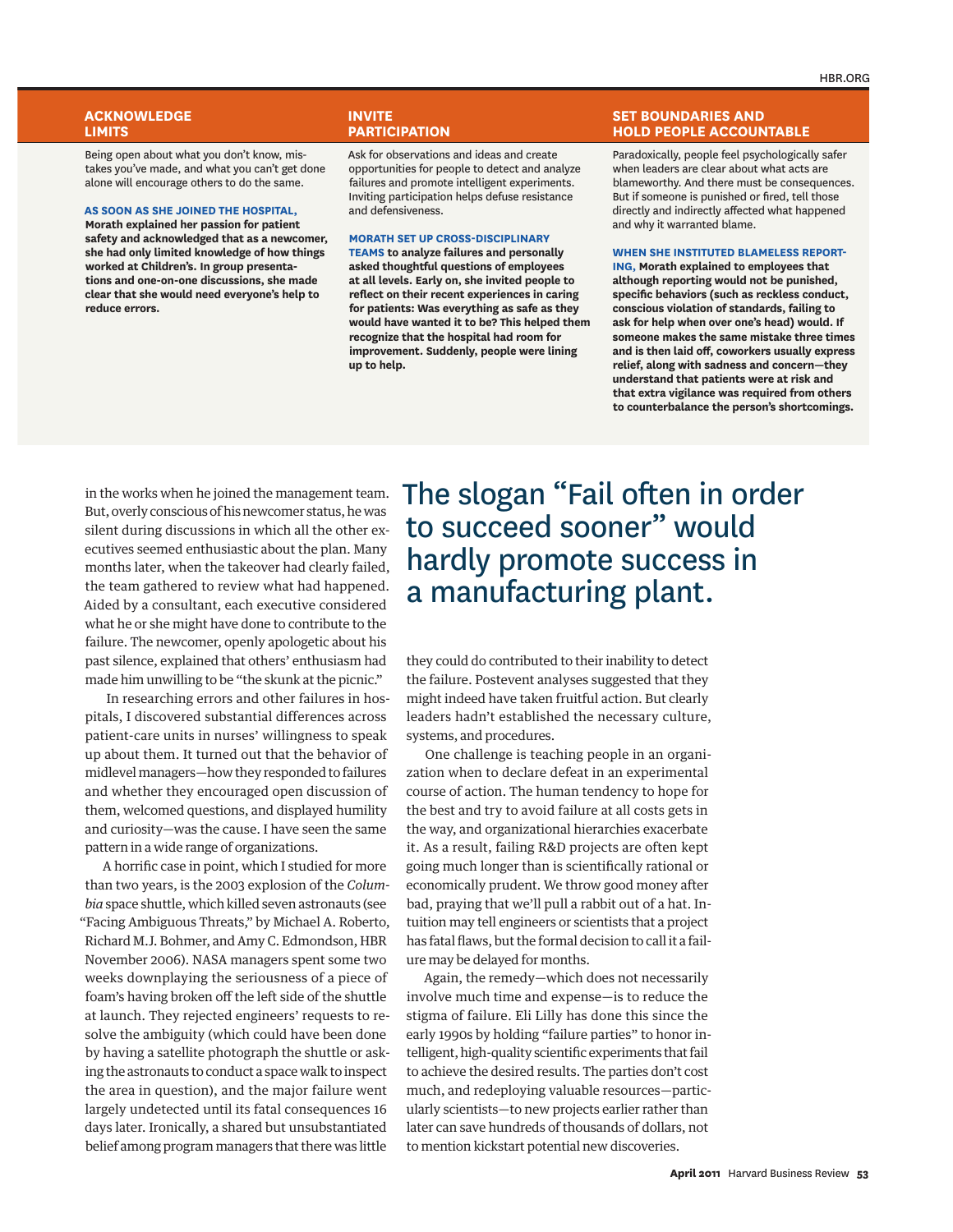### Designing Successful Failures

Perhaps unsurprising<br>pilot projects are usu<br>designed to succeed<br>than to produce intel<br>failures—those that g<br>ate valuable informat<br>To know if you've desi<br>a genuinely useful pilit<br>consider whether you<br>agers can answer yes<br>fo Perhaps unsurprisingly, pilot projects are usually designed to succeed rather than to produce intelligent failures—those that generate valuable information. To know if you've designed a genuinely useful pilot, consider whether your managers can answer yes to the following questions:

**Is the pilot being tested under typical circumstances (rather than optimal conditions)?** 

**Do the employees, customers, and resources represent the fi rm's real operating environment?**

**Is the goal of the pilot to learn as much as possible (rather than to demonstrate the value of the proposed**  offering)?

**Is the goal of learning well understood by all employees and managers?**

**Is it clear that compensation and performance reviews are not based on a successful outcome for the pilot?**

**Were explicit changes made as a result of the pilot test?** 

### **Analyzing Failure**

Once a failure has been detected, it's essential to go beyond the obvious and superficial reasons for it to understand the root causes. This requires the discipline—better yet, the enthusiasm—to use sophisticated analysis to ensure that the right lessons are learned and the right remedies are employed. The job of leaders is to see that their organizations don't just move on after a failure but stop to dig in and discover the wisdom contained in it.

Why is failure analysis often shortchanged? Because examining our failures in depth is emotionally unpleasant and can chip away at our self-esteem. Left to our own devices, most of us will speed through or avoid failure analysis altogether. Another reason is that analyzing organizational failures requires inquiry and openness, patience, and a tolerance for causal ambiguity. Yet managers typically admire and are rewarded for decisiveness, efficiency, and action—not thoughtful reflection. That is why the right culture is so important.

The challenge is more than emotional; it's cognitive, too. Even without meaning to, we all favor evidence that supports our existing beliefs rather than alternative explanations. We also tend to downplay our responsibility and place undue blame on external or situational factors when we fail, only to do the reverse when assessing the failures of others a psychological trap known as fundamental attribution error.

My research has shown that failure analysis is often limited and ineffective—even in complex organizations like hospitals, where human lives are at stake. Few hospitals systematically analyze medical errors or process flaws in order to capture failure's lessons. Recent research in North Carolina hospitals, published in November 2010 in the New England Journal of Medicine, found that despite a dozen years of heightened awareness that medical errors result in thousands of deaths each year, hospitals have not become safer.

Fortunately, there are shining exceptions to this pattern, which continue to provide hope that organizational learning is possible. At Intermountain

Healthcare, a system of 23 hospitals that serves Utah and southeastern Idaho, physicians' deviations from medical protocols are routinely analyzed for opportunities to improve the protocols. Allowing deviations and sharing the data on whether they actually produce a better outcome encourages physicians to buy into this program. (See "Fixing Health Care on the Front Lines," by Richard M.J. Bohmer, HBR April 2010.)

Motivating people to go beyond first-order reasons (procedures weren't followed) to understanding the second- and third-order reasons can be a major challenge. One way to do this is to use interdisciplinary teams with diverse skills and perspectives. Complex failures in particular are the result of multiple events that occurred in different departments or disciplines or at different levels of the organization. Understanding what happened and how to prevent it from happening again requires detailed, teambased discussion and analysis.

A team of leading physicists, engineers, aviation experts, naval leaders, and even astronauts devoted months to an analysis of the Columbia disaster. They conclusively established not only the first-order cause—a piece of foam had hit the shuttle's leading edge during launch—but also second-order causes: A rigid hierarchy and schedule-obsessed culture at NASA made it especially difficult for engineers to speak up about anything but the most rock-solid concerns.

### **Promoting Experimentation**

The third critical activity for effective learning is strategically producing failures—in the right places, at the right times—through systematic experimentation. Researchers in basic science know that although the experiments they conduct will occasionally result in a spectacular success, a large percentage of them (70% or higher in some fields) will fail. How do these people get out of bed in the morning? First, they know that failure is not optional in their work; it's part of being at the leading edge of scientific discovery. Second, far more than most of us, they understand that every failure conveys valu-

Too often, pilots are conducted under optimal conditions rather than representative ones. Thus they can't show what *won't* work.